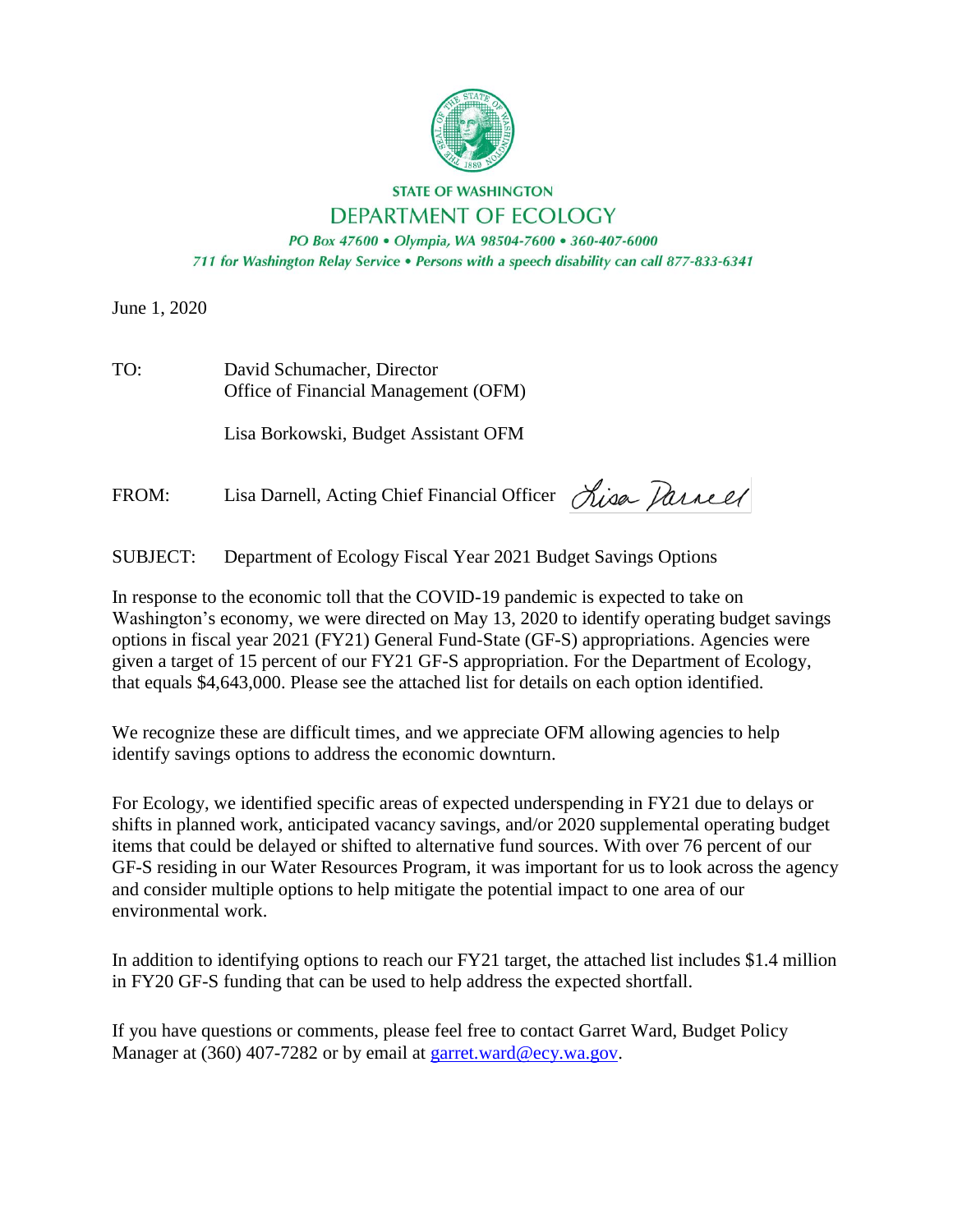## **Budget Savings Options 2020**

*Dollars in Thousands*

#### **Agency:** *Department of Ecology*

**Purpose:** Respond to May 13, 2020 OFM memo, which directed agencies to identify General Fund‐State savings options for Fiscal Year 2021 in anticipation of the economic downturn resulting from COVID‐19.

**Fiscal Year 2021 (FY21) Target 4,643** 6/1/2020

| Agency<br>Priority | Impact<br>$1 - 5$ | Program/Activity                                                                                                          |     |             | GF-S   |                          |      |       | <b>Other Funds</b> |                          |        |       | <b>FTE Change</b> | <b>Brief Description and Rationale</b>                                                                                                                                                                                                                                                                                                                                                                                                                                                 | <b>Effective</b><br>Date | <b>Impacts of Reductions and</b><br><b>Other Considerations</b>                                                                                                                                                                                                                                                                                                                                                                                                                                                                                                                                                  | Law/Reg. Change<br><b>Required (cite)</b> |
|--------------------|-------------------|---------------------------------------------------------------------------------------------------------------------------|-----|-------------|--------|--------------------------|------|-------|--------------------|--------------------------|--------|-------|-------------------|----------------------------------------------------------------------------------------------------------------------------------------------------------------------------------------------------------------------------------------------------------------------------------------------------------------------------------------------------------------------------------------------------------------------------------------------------------------------------------------|--------------------------|------------------------------------------------------------------------------------------------------------------------------------------------------------------------------------------------------------------------------------------------------------------------------------------------------------------------------------------------------------------------------------------------------------------------------------------------------------------------------------------------------------------------------------------------------------------------------------------------------------------|-------------------------------------------|
| H, M, L            |                   |                                                                                                                           |     | FY 20 FY 21 | FY 22  | <b>FY 23</b>             | Fund | FY 20 | <b>FY 21</b>       | <b>FY 22</b>             | FY 23  | FY 20 | <b>FY 21</b>      |                                                                                                                                                                                                                                                                                                                                                                                                                                                                                        | (MM/YY)                  |                                                                                                                                                                                                                                                                                                                                                                                                                                                                                                                                                                                                                  |                                           |
|                    | 1                 | Reduce Unallotted General Fund-<br><b>State Drought Declaration Funding</b><br>in FY20                                    | 500 | $\sim$      | $\sim$ | $\sim$                   |      |       |                    |                          |        |       |                   | On April 4, 2019, a drought declaration of issued in the<br>Okanogan, Methow, and Upper Yakima Watersheds. Funding<br>was provided in the 2019-21 operating budget to implement<br>strategies to respond to drought conditions in FY20. This option<br>would return a portion of that funding that went unspent in<br>FY20.                                                                                                                                                            | 6/20                     | The drought declaration has ended. There are no impacts to returning this first-year<br>General Fund-State that went unspent.                                                                                                                                                                                                                                                                                                                                                                                                                                                                                    | N/A                                       |
|                    | 1                 | Delay Hiring Positions in Water<br>Resources Program for FY21                                                             |     | 1,000       |        | $\overline{\phantom{a}}$ |      |       |                    | $\overline{\phantom{a}}$ | $\sim$ |       |                   | This option would require holding the equivalent of 7.5 FTEs<br>vacant in the Water Resources Program for FY21. Vacancies are<br>7.5 anticipated to be held in the areas of Water Rights<br>Management and Processing, Integrated Instream Protection,<br>Compliance, and Water Resources Data and Information.                                                                                                                                                                        | 7/20                     | Depending on where specific vacancies occur, this option could result in fewer water<br>right applications being processed in FY21, which would grow the existing<br>application backlog, and slow economic activity in the region. A reduction in<br>compliance and metering work could result in more illegal water use, and would<br>increase the likelihood that other existing water rights could become impaired. This<br>option could also reduce Ecology's ability to provide local planning assistance to the<br>15 community watersheds working to improve instream flows under RCW 90.94.             | N/A                                       |
| H                  | 1                 | Cut 2020 Supplemental Budget<br>Item - Streamflow Restoration<br><b>Fund Shift</b>                                        |     | 310         | $\sim$ | $\sim$                   |      |       | $\sim$             | $\sim$                   | $\sim$ |       |                   | This option would involve not using a fund shift in the 2020<br>supplemental budget from Fund 22K to General Fund-State for<br>FY21. The shift was needed, on a one-time basis, because<br>revenue into Fund 22K was not expected to cover the agency's<br>appropriation level in 2019-21.<br>Given current vacancies, and the hiring freeze instituted on May<br>18, 2020, the Program does not expect to be able to use this<br>General-Fund-State in FY21 for its intended purpose. | 7/20                     | This option would further diminish staffing capacity, as a result from the current<br>hiring freeze, to provide local planning assistance to the 15 community watersheds<br>working to improve instream flows under RCW 90.94. Implementation of flow<br>protection projects funded through Ecology's Streamflow Restoration Capital Grant<br>Program could also be impacted.                                                                                                                                                                                                                                    | N/A                                       |
| н                  | 1                 | Reduce Water Resources Program<br>Goods & Services, Equipment, and<br>Travel Spending in FY21                             |     | 250         |        | $\sim$                   |      |       |                    |                          |        |       |                   | This option would involve reduced spending in Goods &<br>Services, Travel, and Equipment in the Water Resources<br>Program for FY21.                                                                                                                                                                                                                                                                                                                                                   | 7/20                     | This option would limit staff travel, reduce training opportunities, and delay the<br>purchase of equipment and supplies needed to perform job duties.                                                                                                                                                                                                                                                                                                                                                                                                                                                           | N/A                                       |
|                    | 1                 | Reduce General Fund-State Clean<br>Air Rule Funding, on a One-Time<br>Basis. in FY20 and FY21                             |     | 900 1,000   |        | $\sim$                   |      |       |                    |                          | $\sim$ |       |                   | This option would return General Fund-State funding that is<br>currently unallotted in FY20 and FY21 for the Clean Air Rule.<br>The funding is currently unallotted because implementation of<br>the adopted rule is partially on hold after the State Supreme<br>Court ruling in February 2020.                                                                                                                                                                                       | 6/20                     | There is considerable interest for a revised rule moving forward. Both the<br>Governor's Office and Legislature spent considerable time and effort to address the<br>Supreme Court's ruling this past legislative session. However, until a modified<br>approach is determined to amend and implement a revised rule, this funding could<br>be used, on a one-time basis, to help address the economic impacts of COVID-19 in<br>FY20 and FY21. It is important to note that this one-time reduction would limit the<br>funding and options available for any new work on the Clean Air Rule program in<br>FY21. | N/A                                       |
|                    | $\overline{1}$    | Use Inter-Agency Agreement<br>Funding in Lieu of General Fund-<br>State for Puget Sound Marine<br>Monitoring Work in FY21 |     | 175         |        | $\sim$                   |      |       | $\sim$             | $\sim$                   | $\sim$ |       |                   | This option would involve Ecology internally shifting a portion<br>of the Environmental Assessment Program's ocean acidification<br>(OA) work, on a one-time basis, from General Fund-State to a<br>federally-funded inter-agency agreement (IAA) with the<br>Department of Fish and Wildlife in FY21.                                                                                                                                                                                 | 7/20                     | This option would reduce sampling capabilities in FY21 because the purchase of new<br>sensors needed to improve the quality of pH data, and expand sampling in surface<br>waters, would have to be delayed. Instead, Ecology would use that portion of the<br>IAA funding to fully fund the staff leading the agency's OA work in FY21. This activity<br>is tied to recommendations in the Governor's Southern Resident Orca Task Force<br>final report.                                                                                                                                                         | N/A                                       |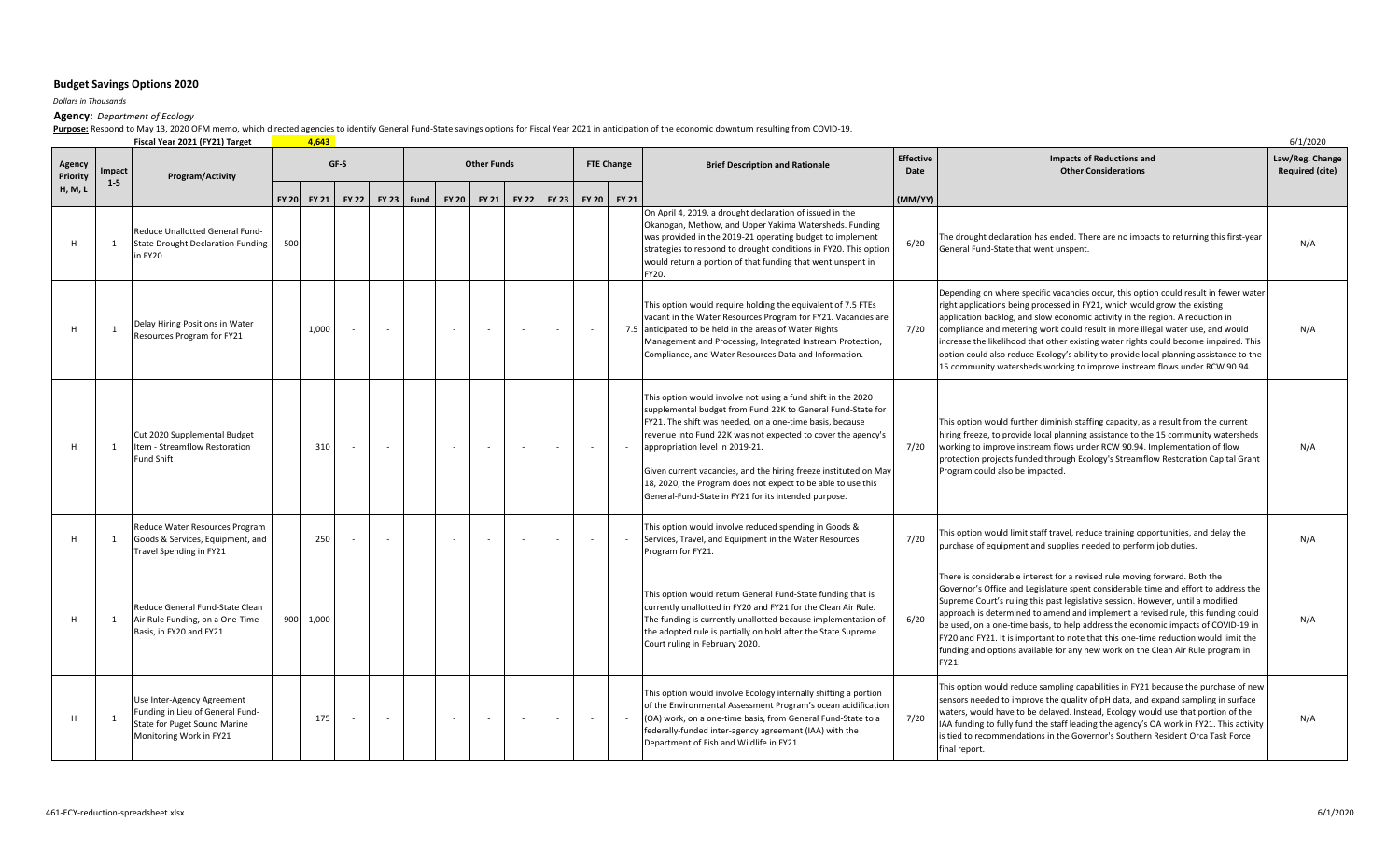| Agency<br>Priority | Impact<br>$1 - 5$ | Program/Activity                                                                                                                   |  |             | GF-S         |                          | <b>Other Funds</b> |              |              |                              |                          |              | <b>FTE Change</b><br><b>Brief Description and Rationale</b>                                                                                                                                                                                                                                                                                                    | <b>Effective</b><br>Date | <b>Impacts of Reductions and</b><br><b>Other Considerations</b>                                                                                                                                                                                                                                                                                                                                                                                                                                                                                                                                                                                                                                                                                                                                                                                                                                                                                                                                                                      | Law/Reg. Change<br><b>Required (cite)</b>                                                               |
|--------------------|-------------------|------------------------------------------------------------------------------------------------------------------------------------|--|-------------|--------------|--------------------------|--------------------|--------------|--------------|------------------------------|--------------------------|--------------|----------------------------------------------------------------------------------------------------------------------------------------------------------------------------------------------------------------------------------------------------------------------------------------------------------------------------------------------------------------|--------------------------|--------------------------------------------------------------------------------------------------------------------------------------------------------------------------------------------------------------------------------------------------------------------------------------------------------------------------------------------------------------------------------------------------------------------------------------------------------------------------------------------------------------------------------------------------------------------------------------------------------------------------------------------------------------------------------------------------------------------------------------------------------------------------------------------------------------------------------------------------------------------------------------------------------------------------------------------------------------------------------------------------------------------------------------|---------------------------------------------------------------------------------------------------------|
| H, M, L            |                   |                                                                                                                                    |  | FY 20 FY 21 | <b>FY 22</b> | <b>FY 23</b>             | Fund               | <b>FY 20</b> | <b>FY 21</b> | <b>FY 22</b><br><b>FY 23</b> |                          | <b>FY 20</b> | <b>FY 21</b>                                                                                                                                                                                                                                                                                                                                                   | (MM/YY)                  |                                                                                                                                                                                                                                                                                                                                                                                                                                                                                                                                                                                                                                                                                                                                                                                                                                                                                                                                                                                                                                      |                                                                                                         |
|                    | $\overline{1}$    | FY21 savings from Total Dissolved<br>Gas Rulemaking and savings from<br>delay in hiring water quality<br>inspector.                |  | 325         | $\sim$       | $\overline{\phantom{a}}$ |                    | $\sim$       |              |                              |                          |              | This option would return GF-S proviso'd funding for the Total<br>Dissolved Gas (TDG) Rulemaking (\$290,000) in FY21. It would<br>2.0 also capture some savings (\$35,000) from the delay of filling a<br>water quality point source inspector position vacant in FY21<br>due to the state's current hiring freeze.                                             | 7/20                     | The anticipated TDG rulemaking proviso savings are due to an accelerated work<br>schedule in FY20 that is expected to free up FY21 funding on a one-time basis. The<br>rule is now in place, and the expected workload will be significantly less in FY21,<br>covered by other savings in the Water Quality Program. Note: The proviso funding to<br>complete implementation of the TDG rule, such as conducting follow up to ensure<br>compliance with the rule, is still anticipated to be needed in FY22. Holding the<br>industrial stormwater inspector position vacant in FY21 would result in fewer<br>inspections next year, increasing the number of water pollution violations that may<br>go uncorrected. It would also mean a reduction in Ecology's ability to provide<br>technical assistance to permittees on how to employ best management practices<br>related to industrial stormwater discharges. Both activities are tied to<br>recommendations in the Governor's Southern Resident Orca Task Force final report. | N/A                                                                                                     |
| H                  | $\overline{2}$    | Delay Hiring Armor Assistance<br>Position in Shorelands Program for<br>FY21                                                        |  | 200         |              | $\overline{\phantom{a}}$ |                    | $\sim$       |              |                              |                          |              | This option would require holding one marine shoreline<br>armoring position vacant in FY21. This Environmental Engineer<br>1.0<br>position is expected to remain vacant in FY21 due to the state's<br>hiring freeze.                                                                                                                                           | 7/20                     | Holding this position vacant in FY21 would result in less technical support to<br>consultants and local governments working minimize the impacts of armoring on<br>marine shorelines. This technical position would review shoreline armoring<br>proposals, develop technical guidance, and provide training for Ecology, local<br>governments, tribes, and other state and federal agencies. The position would also<br>collaborate with agencies, tribes, and universities to carry out an applied science and<br>monitoring program to improve shoreline management practices and reduce the<br>harmful impacts of armoring. Shoreline armor structures, such as bulkheads, can be<br>harmful to forage fish that provide vital food chain support to salmon and orcas. This<br>activity is tied to recommendations in the Governor's Southern Resident Orca Task<br>Force final report.                                                                                                                                          | N/A                                                                                                     |
|                    | $\overline{4}$    | One-time Revenue Transfer from<br>Water Rights Tracking System<br>(Fund 10G) to General Fund - State<br>in FY21                    |  | 750         | $\sim$       | $\sim$                   | 10G                | $\sim$       |              |                              |                          |              | This option would be a one-time revenue transfer from the<br>Water Rights Tracking System Account (Fund 10G) to General<br>Fund-State in FY21. A one-time revenue transfer is a simple way<br>to capture this revenue to address the economic situation and<br>avoids the need to expand the allowable uses of the account<br>that a fund shift would require. | 7/20                     | This option would delay any future upgrades to Ecology's Water Rights Tracking<br>System until economic circumstances improve and the account's fund balance is<br>replenished by new revenue. The Water Resources Program does not anticipate any<br>impact to the current Water Rights Tracking System.                                                                                                                                                                                                                                                                                                                                                                                                                                                                                                                                                                                                                                                                                                                            | <b>Budget Bill (ESSB</b><br>6168) Change -<br>One-time Revenue<br>Transfer                              |
|                    | $\Delta$          | One-Time Fund Shift of 2020<br>Supplemental Budget Item - Zero<br>Emissions Vehicle Program - to<br>MTCA-Operating Account in FY21 |  | 149         | $\sim$       | $\sim$                   | 23P                | $\sim$       | $\sim$       | $\sim$                       | $\overline{\phantom{a}}$ | $\sim$       | This option would require shifting funding to implement SB<br>5811, Reducing Emissions by Making Changes to the Clean Car<br>Standards and Clean Car Program, from General Fund-State in<br>FY21 to the Model Toxics Control Act (MTCA) Operating<br>Account.                                                                                                  | 7/20                     | If funding for this bill were cut in FY21, Ecology would need to delay rulemaking and<br>implementation of the new program. As an alternative, funding for this<br>supplemental budget item could be shifted, on a one-time basis, from General Fund-<br>State to MTCA-Operating. RCW 70.105D.190(2)(n) authorizes the use of the MTCA-<br>Operating Account for air quality programs and actions for reducing public exposure<br>to toxic air pollution.<br>However, please note that such a shift would place more financial pressure on the<br>MTCA-Operating Account, which could also experience a funding shortfall later this<br>year as a result of COVID-19.                                                                                                                                                                                                                                                                                                                                                                | <b>Budget Bill (ESSB</b><br>6168) Change -<br>One-time Fund<br>Shift<br>Proviso Change -<br>Sec 302(36) |